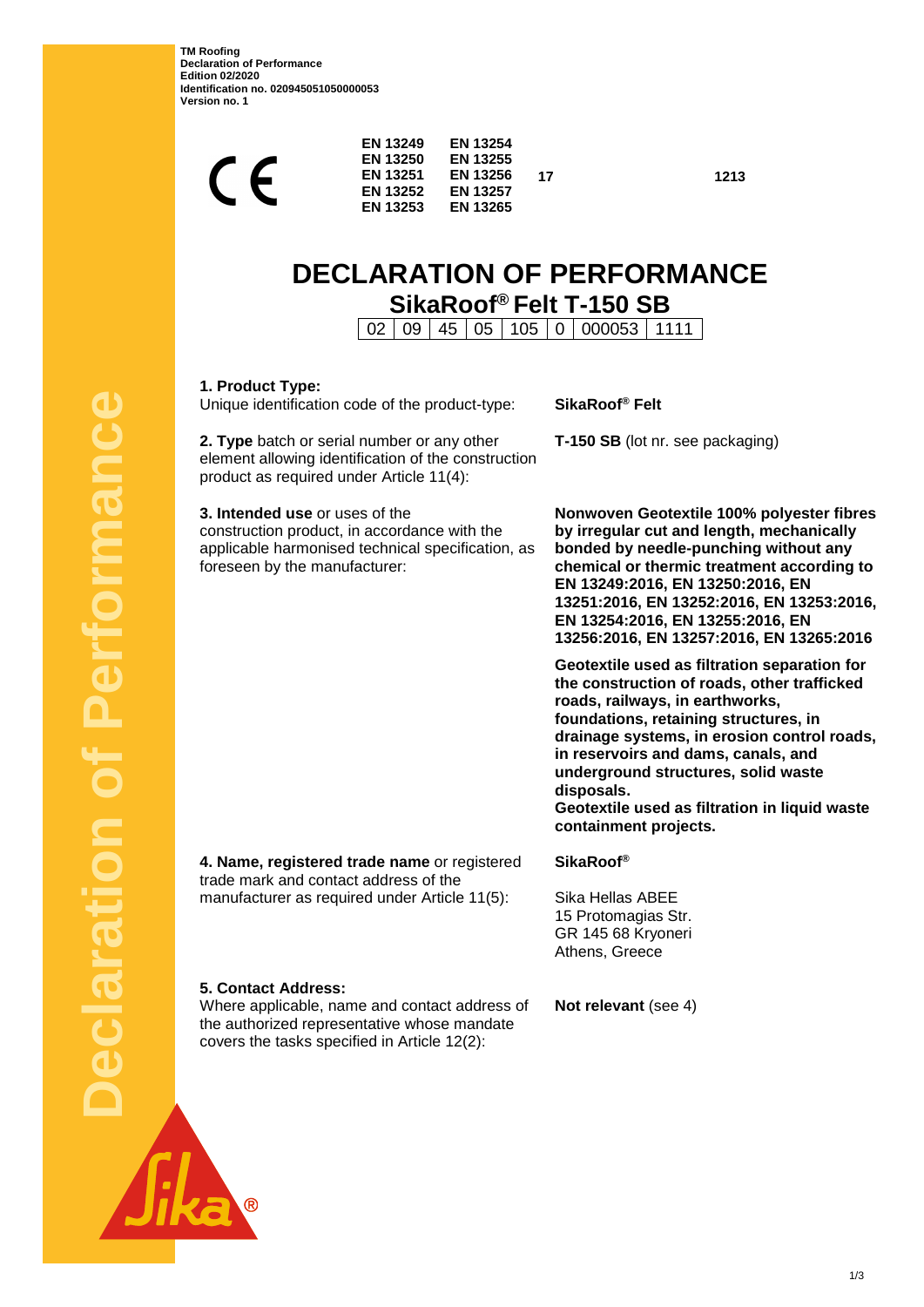# **6. AVCP:**

System or systems of assessment and verification of constancy of performance of the construction product as set out in CPR, Annex V:

## **7. Notified body:**

In case of the declaration of performance concerning a construction product covered by a harmonised standard:

**1213**

**System 2+**

Notified factory production control certification body No. 1213 performed the initial inspection of the manufacturing plant and of factory production control and the continuous surveillance, assessment and evaluation of factory production control and issued the certificate of conformity of the factory production control (FPC) 7051.

#### **8. Notified body:**

In case of the declaration of performance concerning a construction product for which a European Technical Assessment has been issued:

## **Not relevant** (see 7)

## **9. Declared performance**

| <b>Essential</b><br>characteristics              | <b>Performance</b>                                                                                                                               | <b>Test Standard</b> | <b>Harmonized Technical</b><br><b>Specification</b>                                                                 |
|--------------------------------------------------|--------------------------------------------------------------------------------------------------------------------------------------------------|----------------------|---------------------------------------------------------------------------------------------------------------------|
| Tensile Strength,<br>transversal                 | 1,3 kN/m (- 0,2)                                                                                                                                 | EN ISO 10319         | EN 13249:2016<br>EN 13250:2016<br>EN 13251:2016<br>EN 13252:2016<br>EN 13253:2016<br>EN 13254:2016<br>EN 13255:2016 |
| <b>Tensile Strength,</b><br>longitudinal         | 1,0 kN/m (- 0,2)                                                                                                                                 | EN ISO 10319         |                                                                                                                     |
| <b>Elongation at break,</b><br>transversal       | 100% (±25%)                                                                                                                                      | EN ISO 10319         |                                                                                                                     |
| Elongation at break,<br>longitudinal             | 100% (±25%)                                                                                                                                      | EN ISO 10319         |                                                                                                                     |
| <b>Static Puncture (CBR</b><br>test)             | 200 N (-20)                                                                                                                                      | <b>EN ISO 12236</b>  |                                                                                                                     |
| <b>Dynamic perforation</b><br>(cone drop test)   | $> 50$ mm                                                                                                                                        | <b>EN ISO 13433</b>  |                                                                                                                     |
| <b>Pyramid puncture</b>                          |                                                                                                                                                  | EN 14574             |                                                                                                                     |
| <b>Characteristic opening</b><br>size            | 120 µm (±25)                                                                                                                                     | EN ISO 12956         |                                                                                                                     |
| <b>Water permeability</b><br>normal to the plane | 100 $I(s \, m^2)$ (-28)                                                                                                                          | EN ISO 11058         | EN 13256:2016<br>EN 13257:2016                                                                                      |
| Water flow in the plane<br>(20 kPa, i=1)         | $2.1 * 10^{-6}$ m <sup>2</sup> /s (-0.8 * 10 <sup>-6</sup> )                                                                                     | EN ISO 12958         | EN 13265:2016                                                                                                       |
| <b>Weathering resistance</b>                     | To be covered within 1 day<br>after installation                                                                                                 | EN 12224             |                                                                                                                     |
| <b>Oxidation resistance</b>                      | Durable in natural soil with<br>4 <ph<9 and="" soil="" temperature<br=""><math>&lt;</math>25 °C for a minimum of 5<br/>years service life</ph<9> | EN ISO 13438         |                                                                                                                     |
| Dangerous substances                             | Less than required by national<br>regulations in EU Member<br>states                                                                             |                      |                                                                                                                     |